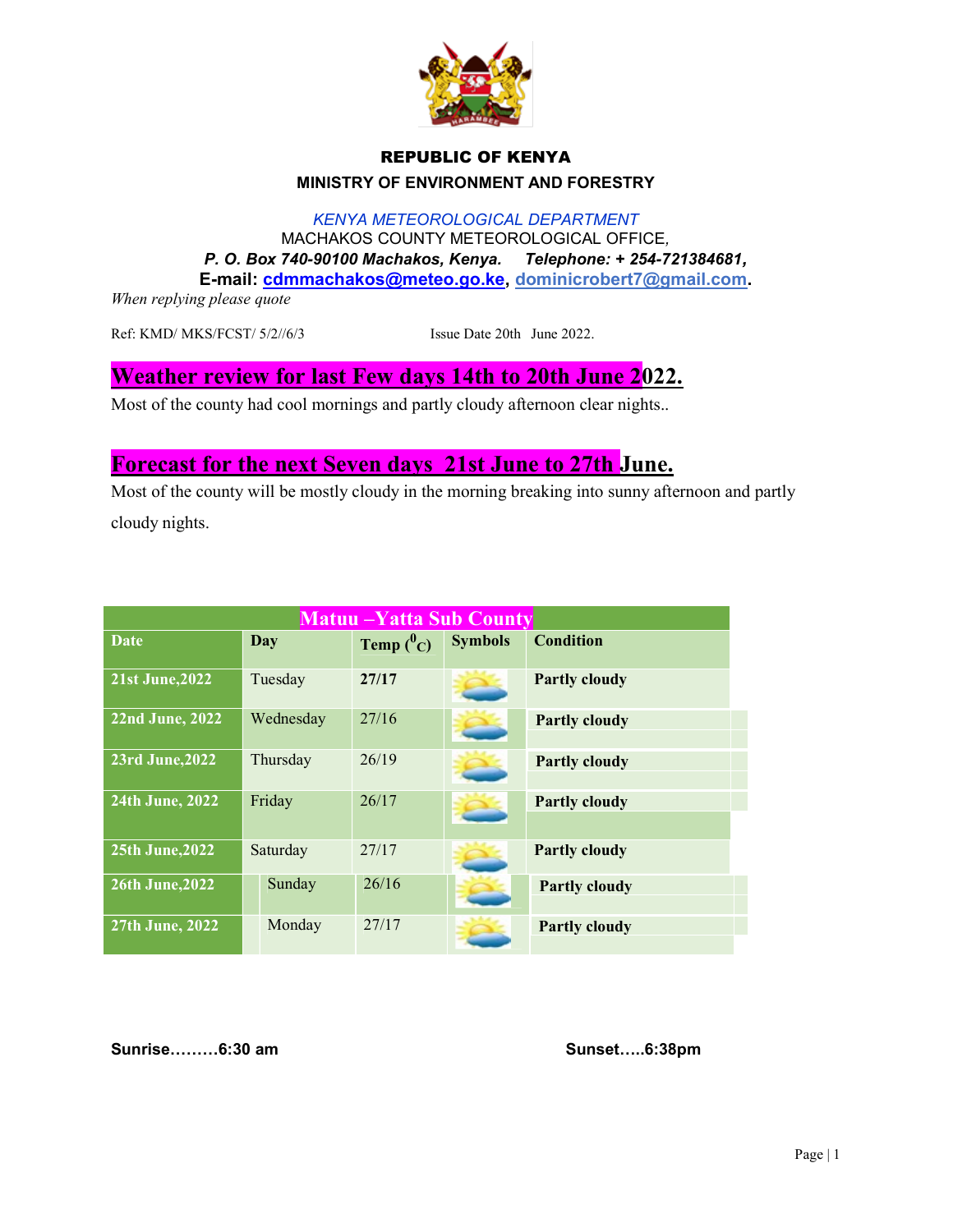|                        |            | <b>Masii-Mwala Sub-County</b> |                |                      |
|------------------------|------------|-------------------------------|----------------|----------------------|
| Date                   | <b>Day</b> | Temp $(^0C)$                  | <b>Symbols</b> | <b>Condition</b>     |
| 21st June , 2022       | Tuesday    | 26/14                         |                | <b>Partly cloudy</b> |
| <b>22nd June, 2022</b> | Wednesday  | 26/16                         |                | <b>Partly cloudy</b> |
| <b>23rd June, 2022</b> | Thursday   | 24/14                         |                | <b>Partly cloudy</b> |
| 24thJune,2022          | Friday     | 23/14                         |                | <b>Partly cloudy</b> |
| 25th June, 2022        | Saturday   | 24/14                         |                | <b>Partly cloudy</b> |
| <b>26th June, 2022</b> | Sunday     | 23/14                         |                | <b>Partly cloudy</b> |
| 27th June, 2022        | Monday     | 23/14                         |                | <b>Partly cloudy</b> |

Sunrise 6.30 a m Sunset 6.38pm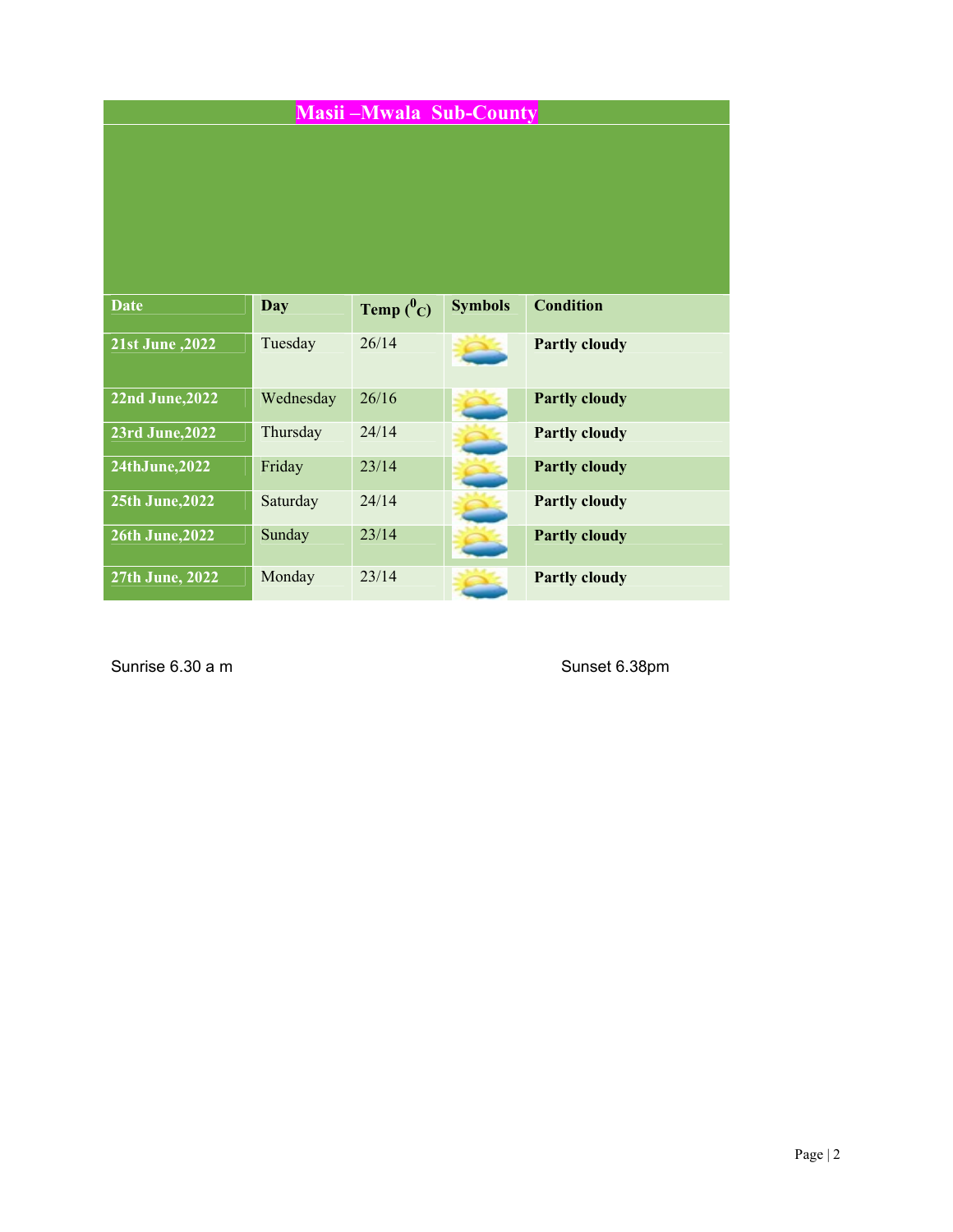| <b>Machakos-Machakos Sub County</b> |           |              |                |                      |  |
|-------------------------------------|-----------|--------------|----------------|----------------------|--|
| <b>Date</b>                         | Day       | Temp $(^0C)$ | <b>Symbols</b> | <b>Condition</b>     |  |
| <b>21st June, 2022</b>              | Tuesday   | 24/11        |                | <b>Partly cloudy</b> |  |
| 22ndJune, 2022                      | Wednesday | 23/12        |                | <b>Partly cloudy</b> |  |
| <b>23rd June, 2022</b>              | Thursday  | 20/16        |                | <b>Partly cloudy</b> |  |
| 24th June, 2022                     | Friday    | 21/14        |                | <b>Partly cloudy</b> |  |
| 25 <sup>th</sup> June, 2022         | Saturday  | 21/15        |                | <b>Partly cloudy</b> |  |
| $26th$ June, 2022                   | Sunday    | 22/14        |                | <b>Partly cloudy</b> |  |
| $27th$ June , $2022$                | Monday    | 21/13        |                | <b>Partly cloudy</b> |  |

Sunrise 6.30 a m Sunset 6.38pm

| <b>Kangundo – Kangundo Sub County</b> |           |              |           |                      |  |
|---------------------------------------|-----------|--------------|-----------|----------------------|--|
| <b>Date</b>                           | Day       | Temp $(^0C)$ | condition | symbol               |  |
| 21stJune, 2022                        | Tuesday   | 25/13        |           | <b>Partly cloudy</b> |  |
| $22nd$ June, $2022$                   | Wednesday | 24/16        |           | <b>Partly cloudy</b> |  |
| <b>23rd June, 2022</b>                | Thursday  | 23/16        |           | <b>Partly cloudy</b> |  |
| 24th June, 2022                       | Friday    | 22/14        |           | <b>Partly cloudy</b> |  |
| 25th June, 2022                       | Saturday  | 23/14        |           | <b>Partly cloudy</b> |  |
| <b>26th June, 2022</b>                | Sunday    | 23/15        |           | <b>Partly cloudy</b> |  |
| 27th June, 2022                       | Monday    | 22/15        |           | <b>Partly cloudy</b> |  |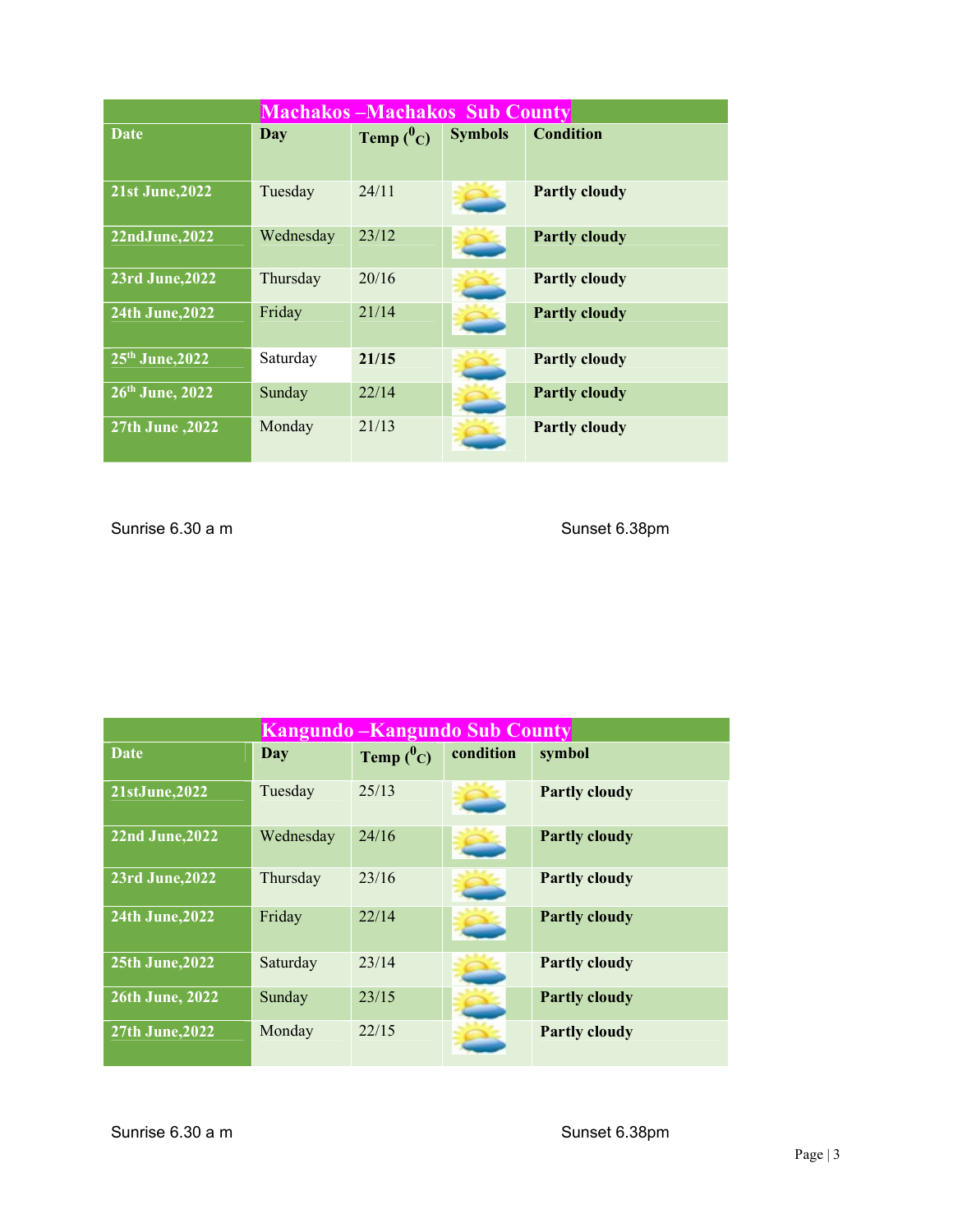| <b>TALA-MATUNGULU SUB-COUNTY</b> |                 |       |                |                           |  |  |
|----------------------------------|-----------------|-------|----------------|---------------------------|--|--|
| <b>DATE</b>                      | <b>DAY</b>      | TEMP. | <b>SYMBOLS</b> | <b>WEATHER CONDITIONS</b> |  |  |
| <b>21st June, 2022</b>           | <b>Tuesday</b>  | 25/15 |                | <b>Partly cloudy</b>      |  |  |
| 22ndJune, 2022                   | Wednesday       | 26/15 |                | Partly cloudy             |  |  |
| 23rd June, 2022                  | <b>Thursday</b> | 25/16 |                | Partly cloudy             |  |  |
| 24th June, 2022                  | <b>Friday</b>   | 24/17 |                | Partly cloudy             |  |  |
| <b>25th June, 2022</b>           | <b>Saturday</b> | 23/17 |                | Partly cloudy             |  |  |
| 2022, 20th June                  | <b>Sunday</b>   | 23/17 |                | <b>Partly cloudy</b>      |  |  |
| <b>27th June, 2022</b>           | <b>Monday</b>   | 22/17 |                | Partly cloudy             |  |  |

Sunrise …. 6.30am Sunset…..6.38pm

| <b>ATHI RIVER TOWN--MAVOKO SUB-COUNTY</b> |                 |       |               |                           |  |
|-------------------------------------------|-----------------|-------|---------------|---------------------------|--|
| <b>DATE</b>                               | <b>DAY</b>      | TEMP. | <b>SYMBOL</b> | <b>WEATHER CONDITIONS</b> |  |
| <b>21st June, 2022</b>                    | <b>Tuesday</b>  | 24/14 |               | <b>Partly cloudy</b>      |  |
| 22nd June, 2022                           | Wednesday       | 25/13 |               | <b>Partly cloudy</b>      |  |
| 23rd June, 2022                           | <b>Thursday</b> | 26/15 |               | <b>Partly cloudy</b>      |  |
| 24thJune, 2022                            | <b>Friday</b>   | 25/15 |               | <b>Partly cloudy</b>      |  |
| 25th June, 2022                           | <b>Saturday</b> | 24/16 |               | <b>Partly cloudy</b>      |  |
| <b>26th June, 2022</b>                    | <b>Sunday</b>   | 23/16 |               | <b>Partly cloudy</b>      |  |
| 27th June, 2022                           | Monday          | 23/15 |               | Partly cloudy             |  |

Sunrise……6.30am Sunset… ..6.38pm